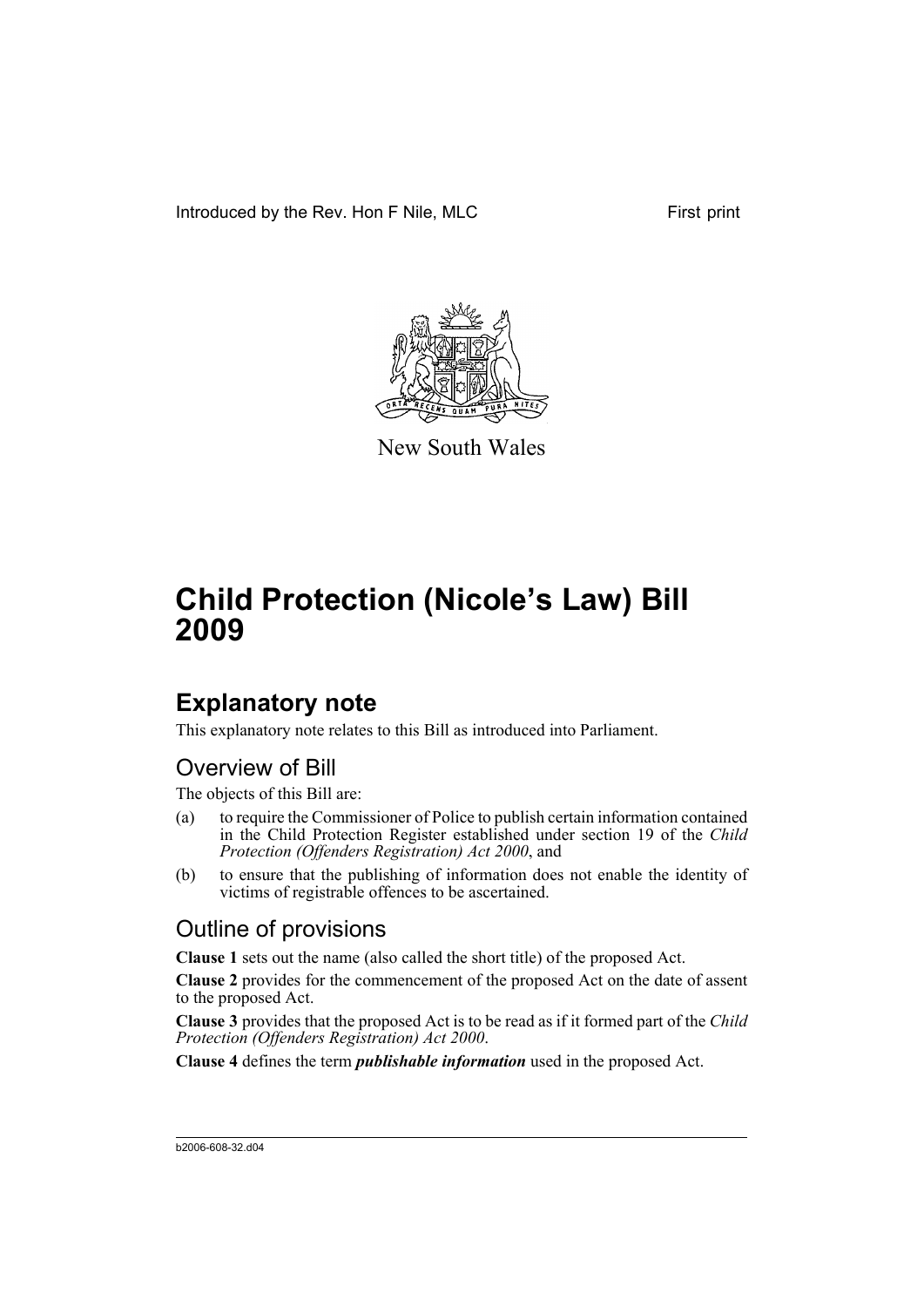Child Protection (Nicole's Law) Bill 2009

Explanatory note

**Clause 5** provides that the Commissioner of Police must publish certain information in respect of known sex offenders and details the information that must be published and the manner in which it must be published.

**Clause 6** restricts the information that may be published by the Commissioner of Police so as to ensure that the identity of protected witnesses and victims of registrable offences is not made public.

**Clause 7** provides that when a registrable person ceases to be subject to reporting obligations under the *Child Protection (Offenders Registration) Act 2000*, the Commissioner of Police must withdraw from publication any information relating to that person.

### **Schedule 1 Consequential amendments to Child Protection (Offenders Registration) Act 2000 No 42**

**Schedule 1 [1]** amends the *Child Protection (Offenders Registration) Act 2000* so as to include details of a registrable person's physical appearance including race, gender and a photograph to that which must be provided as relevant personal information.

**Schedule 1 [2] and [3]** make minor consequential amendments to the *Child Protection (Offenders Registration) Act 2000*.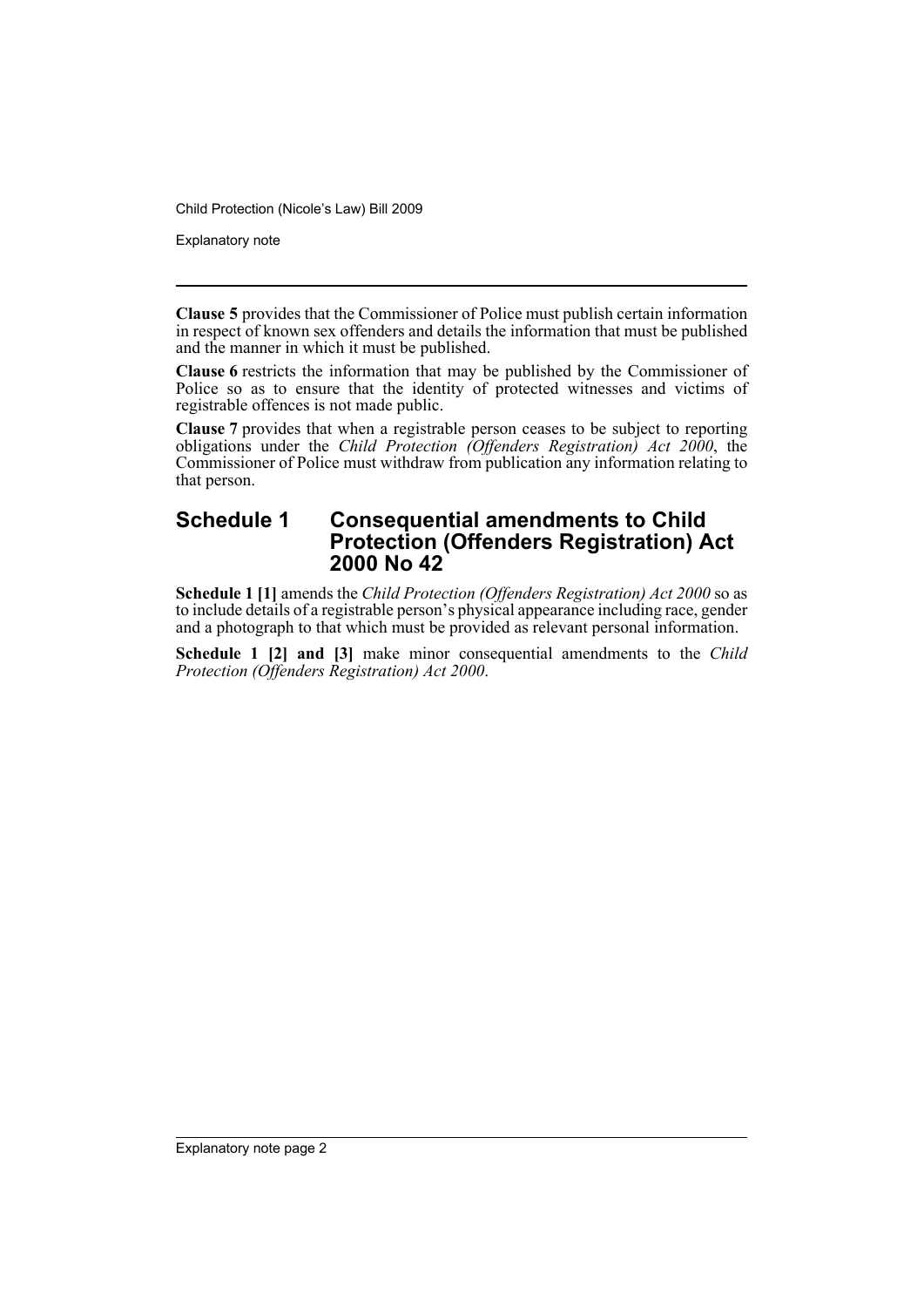Introduced by the Rev. Hon F Nile, MLC First print



New South Wales

# **Child Protection (Nicole's Law) Bill 2009**

## **Contents**

|            |                                                                                         | Page |
|------------|-----------------------------------------------------------------------------------------|------|
|            | Name of Act                                                                             |      |
| 2          | Commencement                                                                            | 2    |
| 3          | Relationship to Child Protection (Offenders Registration)<br>Act 2000                   | 2    |
| 4          | Definition                                                                              | 2    |
| 5          | Publication of certain information                                                      | 2    |
| 6          | Restriction on publishable information                                                  | 3    |
|            | Withdrawal of publishable information                                                   | 3    |
| Schedule 1 | Consequential amendments to Child Protection (Offenders<br>Registration) Act 2000 No 42 |      |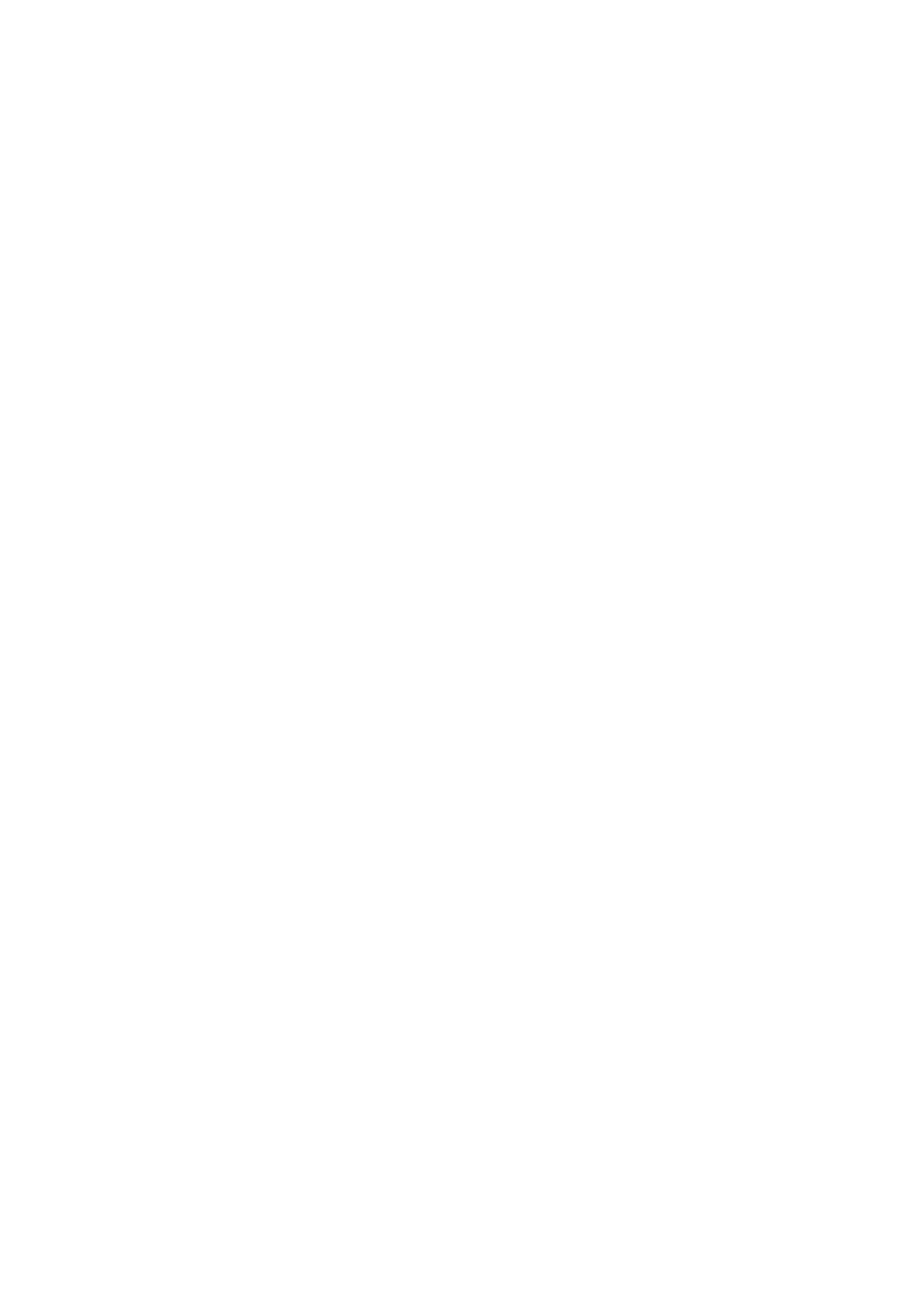

New South Wales

# **Child Protection (Nicole's Law) Bill 2009**

No , 2009

### **A Bill for**

An Act to require the public to be notified of the identity and residential address of convicted child sex offenders; and for other purposes.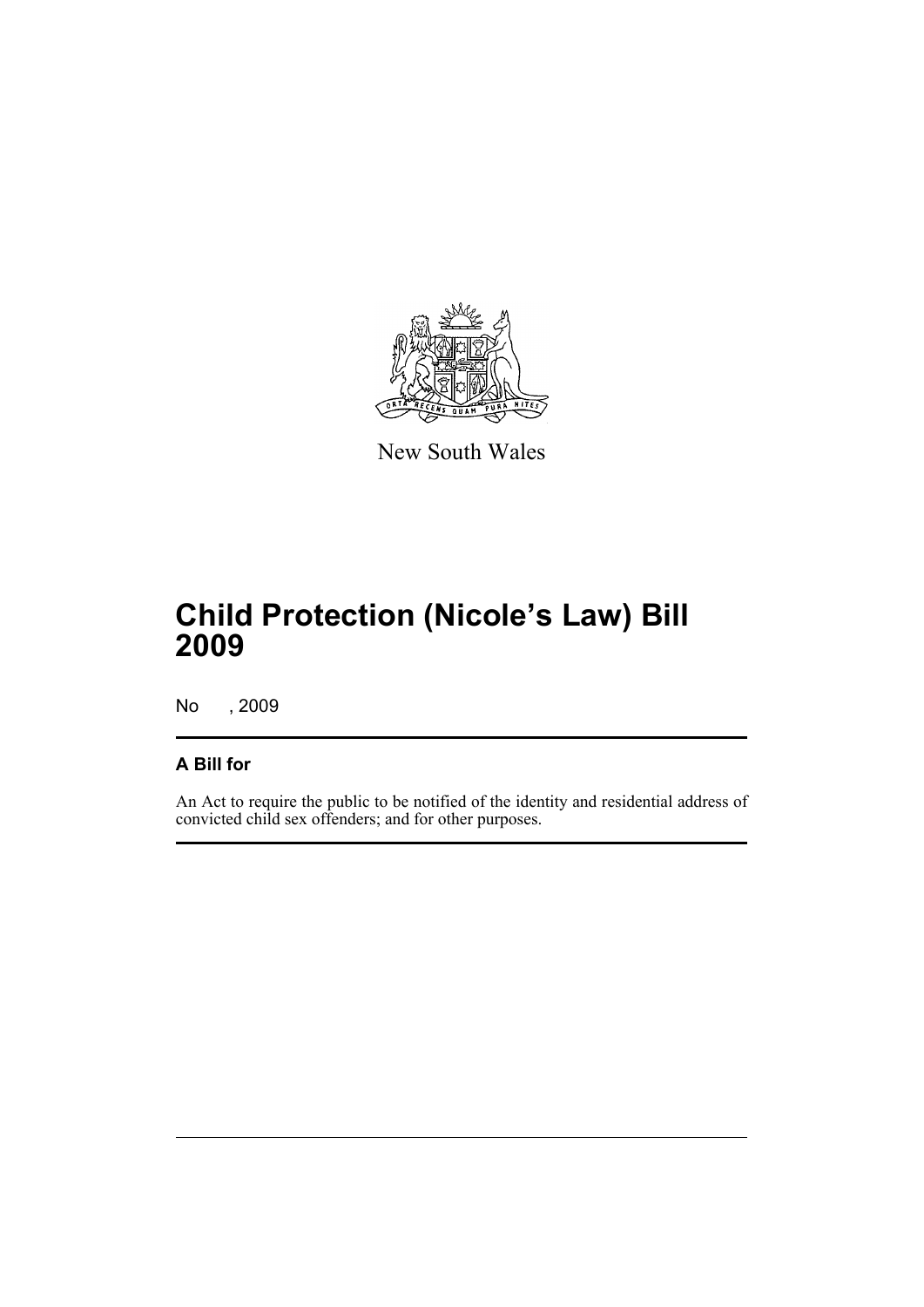<span id="page-5-4"></span><span id="page-5-3"></span><span id="page-5-2"></span><span id="page-5-1"></span><span id="page-5-0"></span>

| The Legislature of New South Wales enacts: |     |                   | $\mathbf{1}$                                                                                                                               |                     |
|--------------------------------------------|-----|-------------------|--------------------------------------------------------------------------------------------------------------------------------------------|---------------------|
| 1                                          |     | Name of Act       |                                                                                                                                            | $\overline{2}$      |
|                                            |     |                   | This Act is the Child Protection (Nicole's Law) Act 2009.                                                                                  | 3                   |
| $\mathbf{2}$                               |     |                   | Commencement                                                                                                                               | $\overline{4}$      |
|                                            |     |                   | This Act commences on the date of assent to this Act.                                                                                      | 5                   |
| 3                                          |     |                   | Relationship to Child Protection (Offenders Registration) Act 2000                                                                         | 6                   |
|                                            |     |                   | This Act is to be construed with, and as if it formed part of, the Child<br>Protection (Offenders Registration) Act 2000.                  | $\overline{7}$<br>8 |
| 4                                          |     | <b>Definition</b> |                                                                                                                                            | 9                   |
|                                            |     |                   | In this Act:                                                                                                                               | 10                  |
|                                            |     |                   | <i>publishable information</i> means any information required to be made<br>available by the Commissioner of Police under section 5.       | 11<br>12            |
| 5                                          |     |                   | <b>Publication of certain information</b>                                                                                                  | 13                  |
|                                            | (1) |                   | The Commissioner of Police must publish the following information<br>contained in the Register in respect to each registrable person:      | 14<br>15            |
|                                            |     | (a)               | the person's name, together with any other name by which the<br>person is or has previously been known,                                    | 16<br>17            |
|                                            |     | (b)               | in respect of each name other than the person's current name, the<br>period during which the person was known by that other name,          | 18<br>19            |
|                                            |     | (c)               | the person's date of birth,                                                                                                                | 20                  |
|                                            |     | (d)               | a physical description of the person including their gender and<br>race,                                                                   | 21<br>22            |
|                                            |     | (e)               | the person's most recent photograph,                                                                                                       | 23                  |
|                                            |     | (f)               | the suburb and postcode of the residential address of the person,                                                                          | 24                  |
|                                            |     | (g)               | for a registrable person found guilty of a Class 1 offence, the<br>person's full residential address,                                      | 25<br>26            |
|                                            |     | (h)               | details of each Class 1 or Class 2 offence of which the person has<br>been found guilty or with which the person has been charged,         | 27<br>28            |
|                                            |     | (i)               | details of each offence of which the person has been found guilty<br>that resulted in the making of a child protection registration order, | 29<br>30            |
|                                            |     | (i)               | the date on which the person was sentenced for any registrable<br>offence.                                                                 | 31<br>32            |
|                                            |     | (k)               | the date on which the person ceased to be in government custody<br>in respect of a registrable offence, or entered or ceased to be in      | 33<br>34            |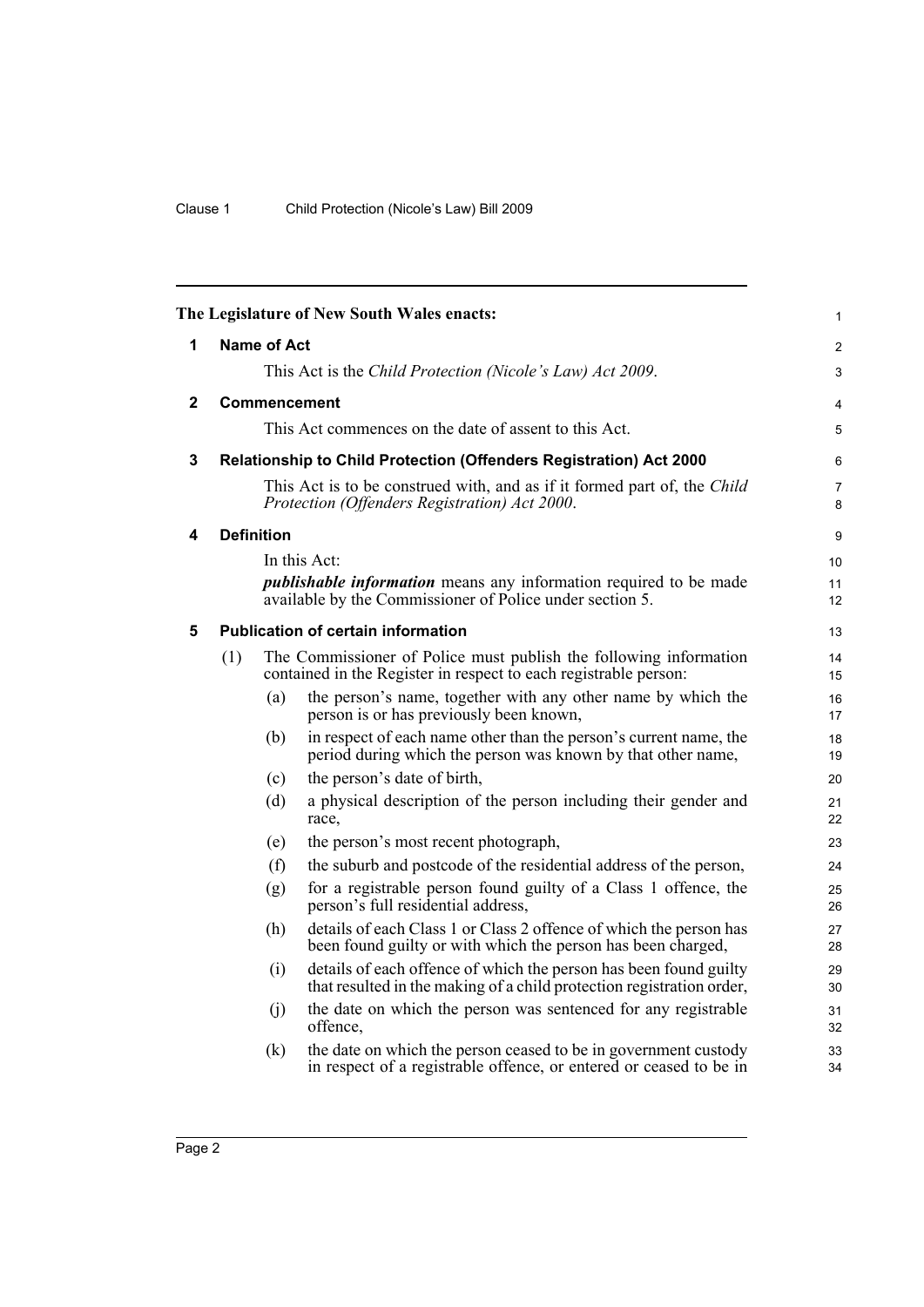<span id="page-6-1"></span><span id="page-6-0"></span>government custody in respect of any offence during the person's reporting period. (2) The Commissioner of Police must ensure that publishable information: (a) is made available on the website of the NSW Police Force, and (b) can be viewed at each police station, free of charge, during ordinary office hours. **6 Restriction on publishable information** (1) The Commissioner of Police must ensure that any publishable information about a protected witness (that is, a person to whom Division 5 of Part 3 of the *Child Protection (Offenders Registration) Act 2000* applies) whose identity is apparent or can reasonably be ascertained from that public information is not made available to the public under section 5. (2) The Commissioner of Police must ensure that publishable information does not contain any information from which the identity of a victim of a registrable offence can reasonably be ascertained. (3) In this section, *victim* means a person against or in respect of whom a registrable offence has been committed. **7 Withdrawal of publishable information** The Commissioner of Police must withdraw from publication any information that relates to a registrable person when that person ceases to be subject to reporting obligations under Part 3 of the *Child Protection (Offenders Registration) Act 2000*. 1 2 3 4 5 6 7 8 9 10 11 12 13 14 15 16 17 18 19 20 21  $22$ 23